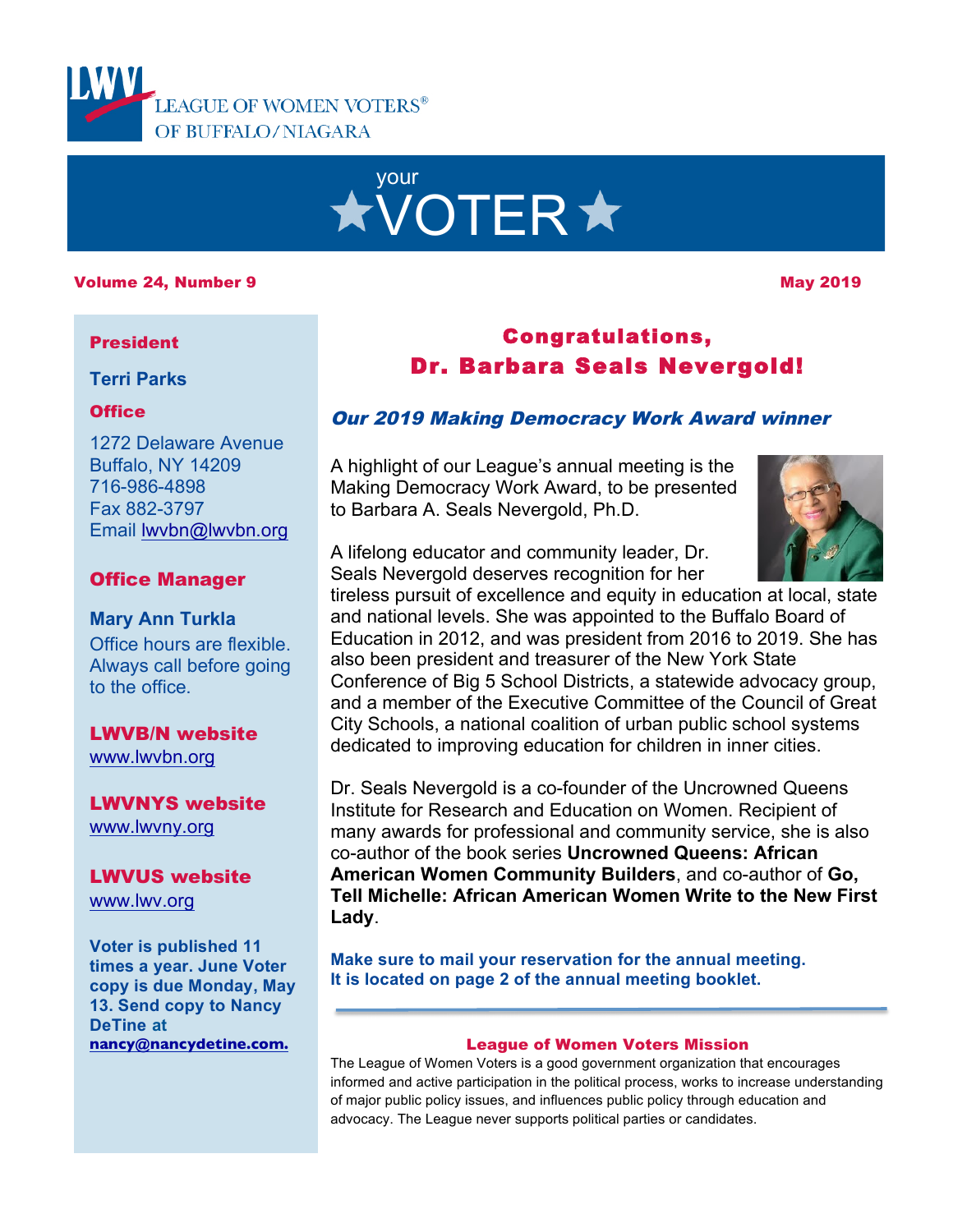### **President's Report and Board Actions**

This edition of your Voter accompanies the annual meeting booklet. That booklet includes the 2019-2020 budget, slate of officers to be elected, Local Program Focus and one addition to the bylaws that the board accepted to submit to League members for approval at the annual meeting. We expect that many League members will join us for the business meeting in the morning and even more of you will join us for the luncheon to celebrate 100 years of League presence in Erie County and the accomplishments of our honorees. The League will provide coffee and the delicious pastries from the Fairdale for the business meeting. (I'll attend just for those pastries!)

This has been an eventful year for the League and the world. Every day seems to bring more news that makes us cringe or cheer. I cheer about the continued efforts of League members and their strong commitment to being political, but not partisan. While we each have personal views in support of particular government officials, as a League we never endorse or support any candidate or political party.

We acknowledge the Nominating Committee and Budget Committee in the annual meeting booklet, but I'd like to give a special thank you to their respective chairs, Kathleen McCarthy and Amy Witryol. Their leadership in these important efforts is exemplary.

I'm pleased that Lori Robinson, Lyle Toohey, Barbara Gunderson, Christine Reichmuth, Lois Uhtag and Kate Wagner have agreed to be our delegates to the convention of the League of Women Voters of New York State in Albany, June 8-10, 2019. It will be a festive celebration of 100 years of the state League.

On April 12, board members and committee chairs participated in an Appreciative Summit at Harlem Road that was ably hosted by Leslie Diaz of Collaborance. Lesley kept us busy and engaged in a playful manner to address how we can increase the diversity, equity and inclusiveness of our League so we can have greater impact. Many thanks to everyone who was able to spend the morning with us.

*Terri Parks*

### **Great Decisions**

**A** Christine Reichmuth has offered to start off Great Decisions 2019 by leading our first discussion on refugees and global migration on Thursday, May 2, from 10 a.m. to noon at 1272 Delaware. "Today no country has open borders. Every state in today's global system has its own laws and policies about who is permitted to cross its borders, and how they will do so. What leads someone to seek the status of a refugee or economic migrant? Who determines whether someone is a refugee or a migrant? How have different countries, including the United States, reacted to migration? How effective are the international laws, policies and organizations that have evolved to assist and protect refugees and migrants?" There is much to ponder over this hot topic.

*Bernice Baeumler*

### Remember to Renew Your Membership!

Membership renewal information will be mailed in early May. We need you! The work of the League needs many minds and hands! Please complete the Membership Survey and submit it with your payment. It is very helpful to know the ways that members are willing and able to help with the work of the League. We also need to know which members prefer to provide only their financial contribution. We respect the needs of all members. Everyone is important**.**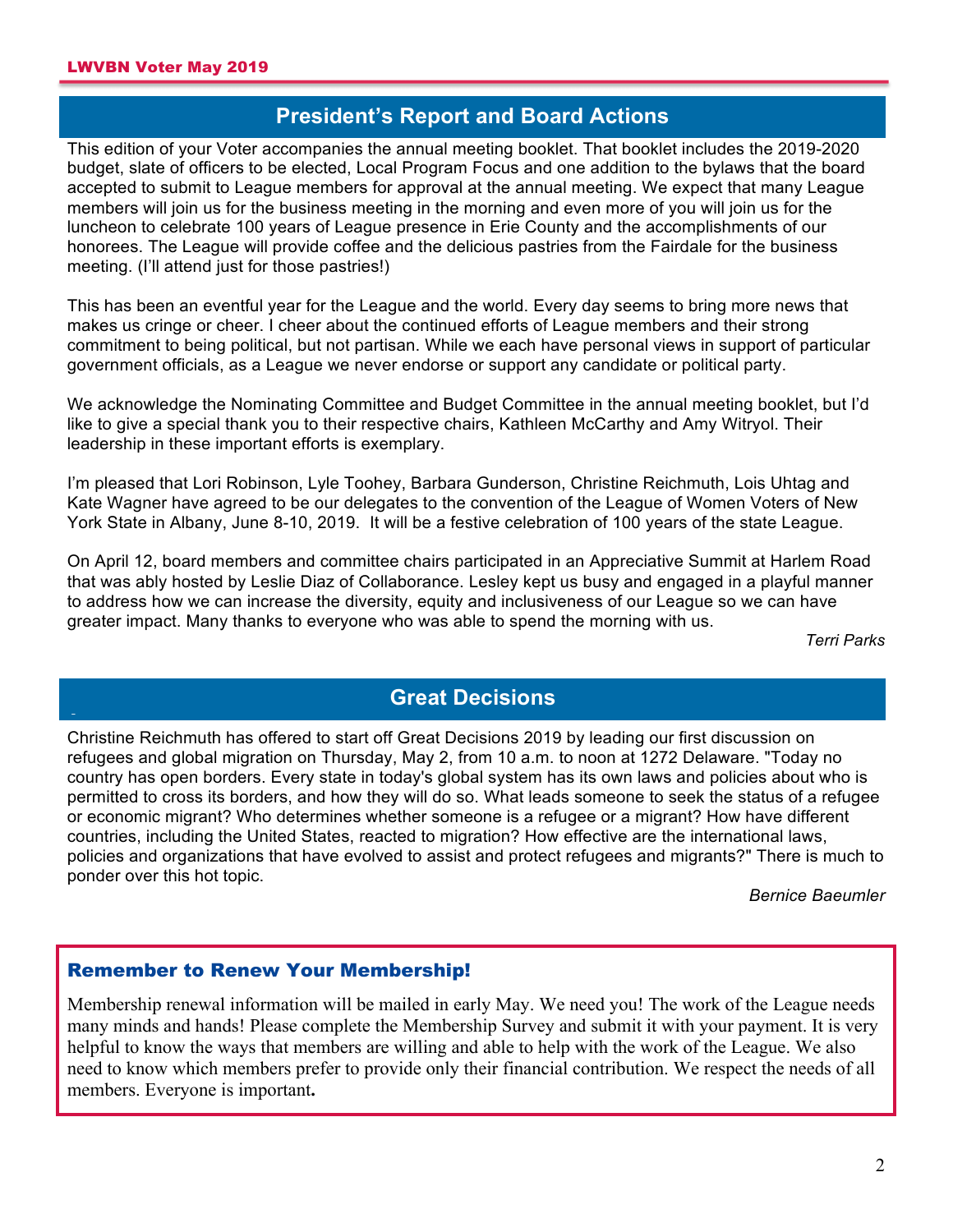# **Waterfront Committee**

#### **A** Connecting the Outer Harbor with the Niagara Greenway

Thirty-two people attended the Lunch & Issues program on Friday, April 12, at Scotch 'n Sirloin restaurant. Greg Stevens, executive director of the Niagara Greenway Commission, presented a PowerPoint showing both history and current projects of the Niagara Greenway. He explained that the Niagara Greenway functions as a connecting organization to facilitate projects which work together to form an ecological and sustainable necklace of trails and green spaces all along the Niagara River. The focus for the Buffalo waterfront is to connect Canalside with the Outer Harbor lands in a form that allows visitors to relax and refresh – to soak in the vistas of our inland sea, Lake Erie.

Stevens' presentation included an active question and answer session. Attendees came away with a better understanding of the subject and appreciated the opportunity to learn more about our whole waterfront, along the Niagara River.

*Gladys Gifford, Waterfront Committee Chair*

# **Election Services**

**A** I was out of town during the first week of April. So just the fact that there is a report to write is due to the tremendous organizational efforts of Nora Mikes. Here is the complete scenario: An email from a Buffalo Municipal Housing Authority aide notified us that six sites would need nominations as soon as we could arrange them. The process entailed writing nomination notices for all six sites, making enough copies for each site, and then assembling sufficient volunteers to complete the 1,200 mailings. Part of the organizing effort involves connecting the right paperwork with the right envelopes so that each resident receives the correct notice.

All of this was accomplished thanks to the dedicated League members who contributed approximately three hours of their time and energy. We couldn't have succeeded without their valued assistance.

A mighty THANK YOU to all who volunteered: Nora Mikes, Sue Stievater, Kathie Macaluso, JoAnn Mecca, Pat Egan, Phyllis Walling, Susan Dombrowski, Ellen Moomaw, Joan Sillman, Lee Tetkowski, Mary Herbst and Joan Simmons. The League will be reimbursed by BMHA for all of the time devoted to this mailing. Sally Metzger had volunteered but was stranded at home due to road construction.

The residents of Sedita, Commodore Perry, Shaffer Village, Holling Homes, Jasper Parrish, and LaSalle Homes will now be able to have their meetings with our League representatives.

*Al Dozoretz, Election Services Chair*

### **Naturalization Ceremonies**

**A** All of the ceremonies reported here took place at the U.S. Courthouse. On March 14, Deborah Shiffner and Karen Keaton welcomed 50 new citizens from 24 countries. Sharon Cramer and Judy Casassa greeted 53 new candidates for citizenship from 22 countries on March 28. On April 4, Barbara Brooks and Deborah Shiffner welcomed 50 new citizens from 24 countries. And Karen Keaton and Deborah Shiffner welcomed 53 candidates for citizenship from 22 countries on April 11.

The last three ceremonies resulted in nearly 100% return of voter registration forms!

*Patricia Wille, Volunteer Coordinator for Naturalization Ceremonies*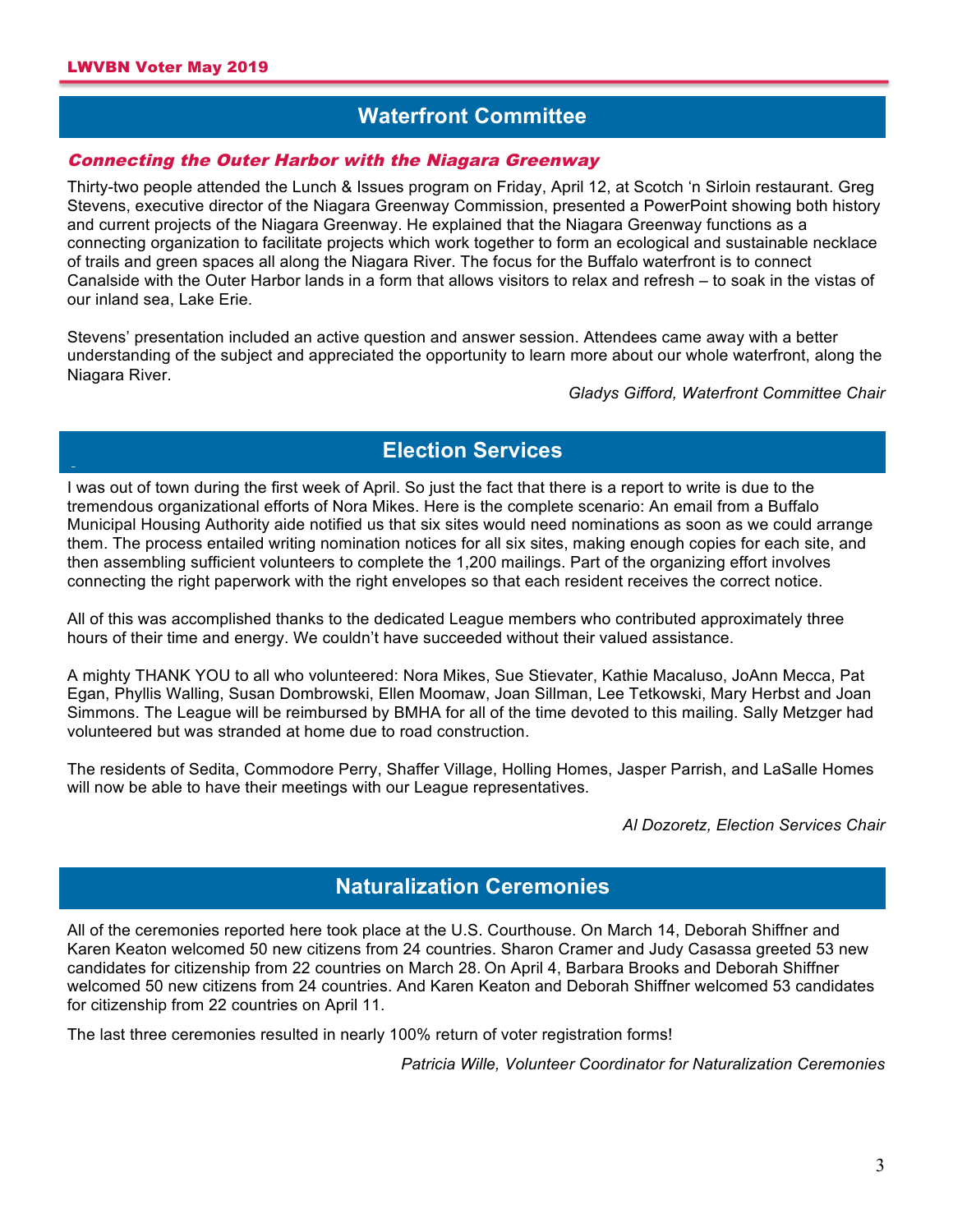**A**

### **Our Nuclear Times: Article 17 a**

#### An Underground Tale: Chapter 4

"Look at those brilliant stars and constellations! I wonder, will the sky be the same in a million years? Who's thinking ahead 10 years or 10,000 years? Most people live day to day. … Some like the four-year chunks of a democratic election cycle. Others follow five-year plans of a socialist or communist variety. … Nobody truly cares about us. … Someone ought to get a lump of coal in a Christmas stocking. … Huh? What was that? A bear? … Nah. That's another corroding barrel crumbling. …"

"No mosquitoes tonight! Because I zapped 'em with my tiny, super-deluxe ray gun. … Oh, these trenches are lovely, dark, and deep. … It figures. We play penny ante, while others sling around dollars in the billions, but not our way. ... Can you guess why we got dumped here? It's as far away as possible from New York City and Albany. …"

"I'll put another log on the fire. … Look at those sparks fly! … Personally, I don't like meddlers with illuminating degrees in radiation and the environmental sciences. Good that there's no chimney to mark the site. … Hey, did you hear about Tonawanda? One chimney was declared a NIMBY, so the nearby UB steps in with big soil and health studies. … Yup, and there's louder talk about landfills and other radiation hot spots on the Niagara Frontier. … Strange. For hundreds of years, smokestacks meant jobs and progress. Now, people wake up and try to take 'em down. …"

With the light dimmed, and with effort, the group had imagined they were gathered around a campfire. So, campfire-style, they swapped scraps of news, scattered thoughts, and ghost stories. A favorite was an adventure into Lake Erie water intake pipes. Just like in the post-gold-rush late 1800s, a city would turn into a ghost town. The setting was in the Wild West, er, Western New York. Everyone had kicked off their shoes. Tensions had dropped. What was next? … It was getting late. … They turned off the light.

… And so ends another episode of Trench Number Nine, at a nuclear waste site called West Valley. (For Chapter 1 see the VOTER of Summer 2018; for Chapter 2 see March 2019; for Chapter 3 see April 2019.)

*Barbara Frackiewicz*

# **League of Women Voters of Buffalo/Niagara Highlights of our History**

From 1981 to 1989, the League produced a weekly TV interview program, In League with You. Gloria Aquila and Marian Deutschman hosted it.

In the early 1990s, the six Leagues in Western New York, Amherst, Aurora-Elma, Buffalo Metro, Clarence, Hamburg and Orchard Park, decided that a merger would address declining membership and the difficulty of coordinating six individual Leagues to address county issues. On May 24, 1995, the League of Women Voters of the Greater Buffalo Area held its organizational meeting and elected its first board of directors. The six Leagues continued to conduct program in their communities as units of the new League. One by one, the units ceased their efforts until, in 2016, the last remaining unit in Amherst stopped its work in Amherst. Today, all efforts are conducted by the work of members from all the communities in the League's jurisdiction.

After a study of waterfront development, League members reached consensus and adopted a Position on Waterfront Development in Erie County on November 4, 1996. Today the League and partner organizations are engaged in efforts to guarantee that development of the Outer Harbor on Lake Erie's eastern terminus is consistent with that position.

The League began conducting tenant council and resident commissioner elections through contracts with the Buffalo Municipal Housing Authority in the 1990s.

This League incorporated as the League of Women Voters of Buffalo/Niagara (LWVBN) through its initial filing with New York State on November 22, 2002, as a 501(c)(4) not for profit. Prior to that date, the Greater Buffalo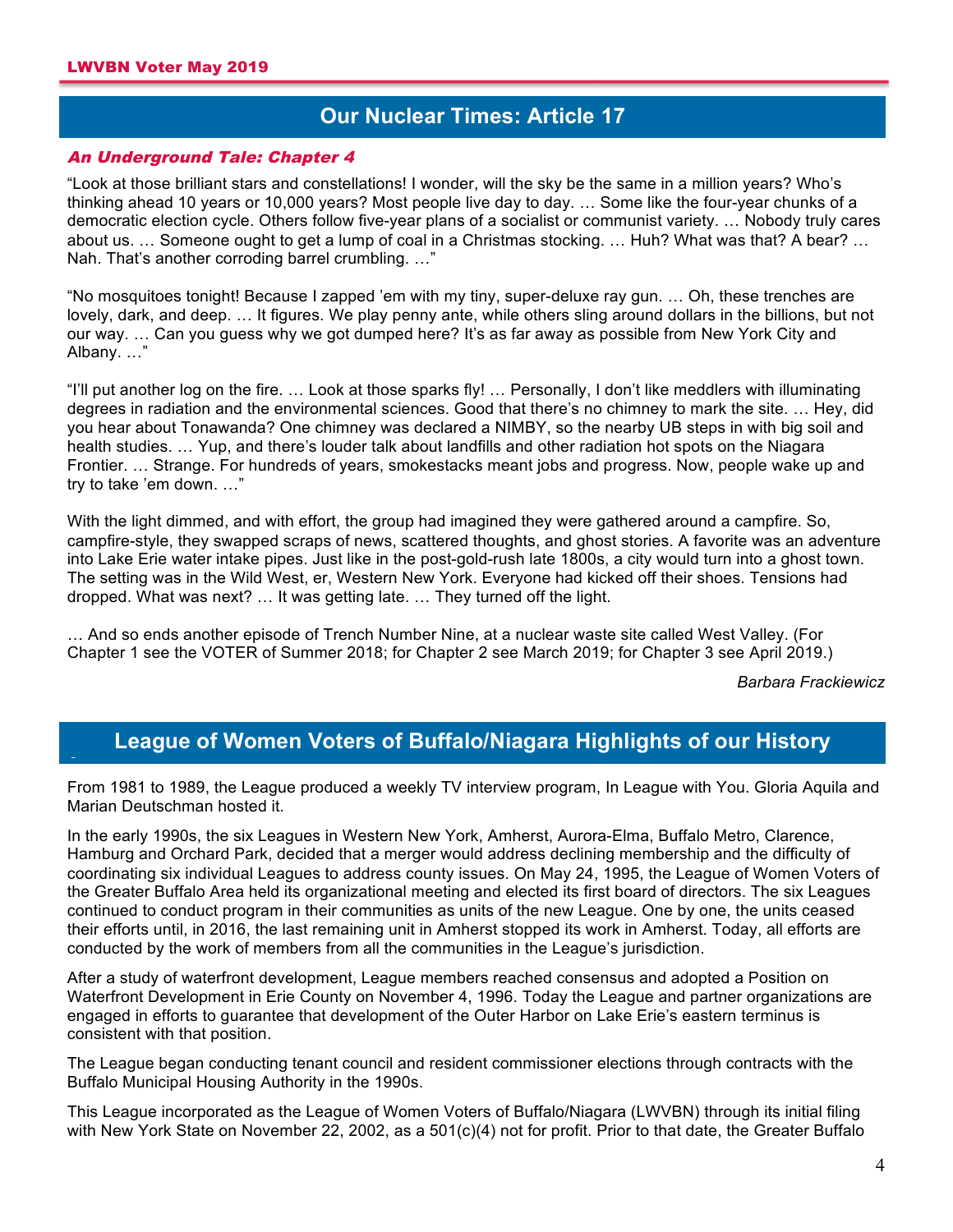**A**

# **League of Women Voters of Buffalo/Niagara Highlights of our History**

League worked informally with members from Niagara Falls. The incorporation officially added Niagara County to the local League jurisdiction.

In 1998, Katherine "Taffy" Tarbell (1921-2007), chair of the Local Government Committee of the LWVBN, had the vision to see that there was a need to curb urban sprawl and to develop regional planning in Erie and Niagara Counties. She gathered materials to produce a state concurrence on urban sprawl that was announced by the State Board in spring 2000.

Meanwhile, she was applying for grants to support an education campaign on urban sprawl. In 1999 and 2000, she obtained grants totaling \$107,545 to fund this project, and she became the project director. She and her committee spent months working on renting an office, hiring a part-time staff member, developing a presentation, purchasing equipment, and training members to deliver our PowerPoint presentation.

In June of 2000 the committee launched The Sprawl Campaign to educate citizens about the economic, environmental, and social costs of sprawl, on remedies being used in other urban metropolitan regions around the country, and about options available to this region to reverse the trend. Sixteen LWVBN members took the presentation to luncheon groups, church groups, classrooms, citizens' groups, government groups and any gathering that would hear them, reaching many hundreds of citizens with our message.

For this effort, they won the awards listed below:

Civic Empowerment Award from the Buffalo Niagara All-America City Committee, April 2002. Public Education Award from the Western New York Section of the American Planning Association, June 2002. 2002 Outstanding Planning Project in Public Education from the American Planning Association New York Upstate Chapter, September 2002.

2003 Public Education Award from the national American Planning Association, announced in November 2002.

It took some time for the lessons of the campaign to influence the attitudes of local leaders, but current leaders generally accept and act on the message the campaign delivered.

LWVBN undertook a study related to merging local governments in the early 2000s. The resulting consensus was the establishment of criteria for support of intergovernmental relationships. It was approved in June 2008 and became the model for the position adopted by the League of Women Voters of New York State (LWVNYS).

During the early years of this century, LWVBN undertook four studies related to alternative sentencing and reentry that followed the positions established by LWVNYS. The Re-Entry Committee hosted full day conferences in 2008 and 2009: Alternative Sentencing and Re-Entry in Erie County and Re-Entry Support in Western New York.

On January 31, 2009, LWVBN members participated in a Climate Change Café to craft a low carbon diet to decrease energy consumption of participants. LWVNYS recognized the effort with an award for "Thinking outside the box."

Throughout their history, the Leagues in Erie and Niagara Counties worked and continue to work tirelessly on state and national League studies, lobbying state legislators each spring, producing publications such as an annual Voters Guide and information about individual communities and elected officials at all levels of government and conducting voter registration drives and candidate forums. Program events about topical issues are planned and carried out monthly from September to June each year. Members speak and register new voters at naturalization ceremonies in Buffalo, currently 35 ceremonies each year.

*Terri Parks with the invaluable assistance in research by the Women's Suffrage Celebration Committee. Ann Huberman provided the comments about the Sprawl Campaign.*

*Updated February 2019*